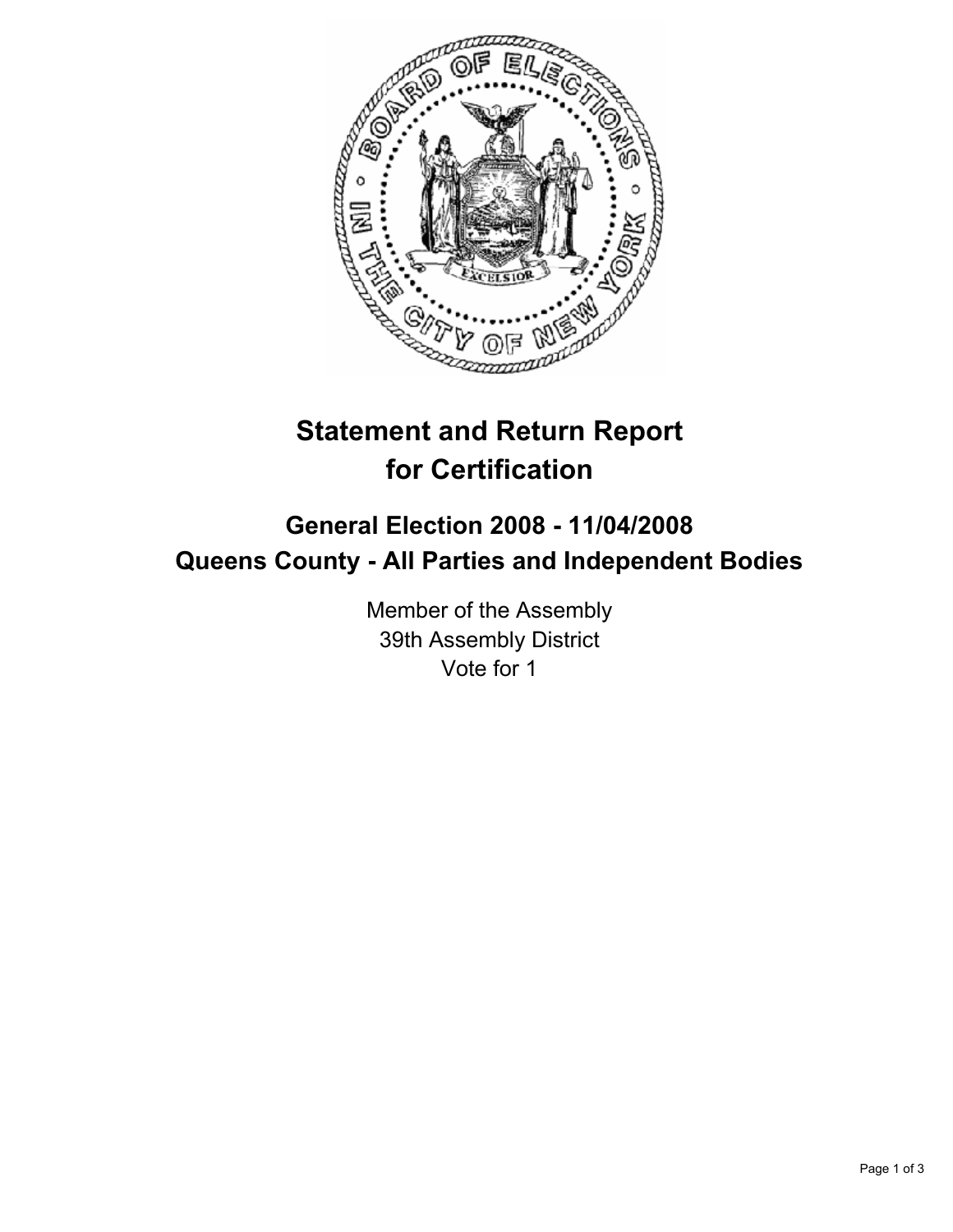

### **Assembly District 39**

| <b>PUBLIC COUNTER</b>             | 18,730 |
|-----------------------------------|--------|
| <b>EMERGENCY</b>                  | 64     |
| ABSENTEE/MILITARY                 | 326    |
| AFFIDAVIT                         | 674    |
| <b>Total Ballots</b>              | 19,912 |
| JOSE R PERALTA (DEMOCRATIC)       | 12,169 |
| JOSE R PERALTA (WORKING FAMILIES) | 495    |
| <b>Total Votes</b>                | 12,664 |
| Unrecorded                        | 7,248  |
|                                   |        |